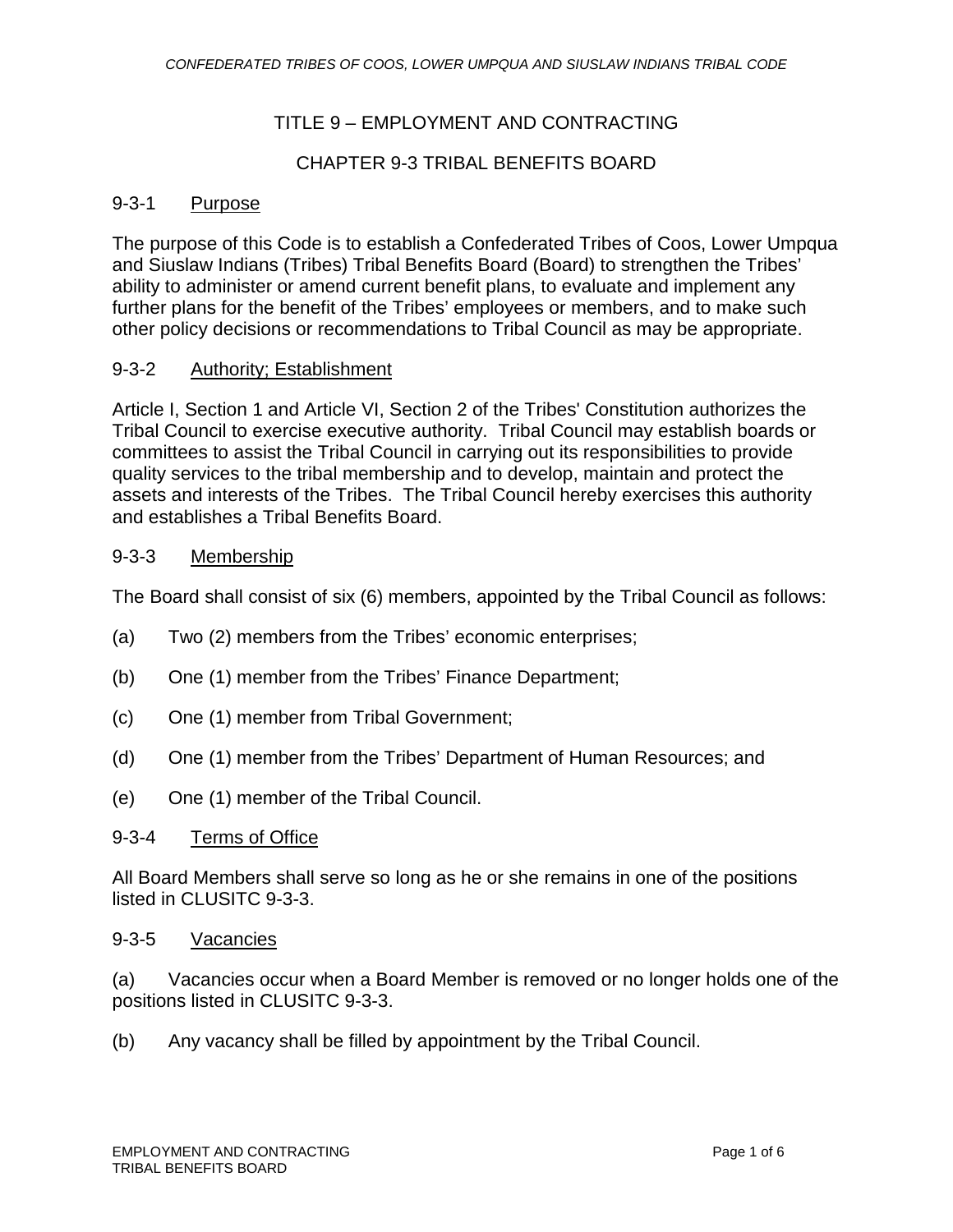# 9-3-6 Appointments and Oath of Office

Board Members shall assume their duties and obligations under this Code upon written appointment by the Tribal Council. No later than the next scheduled Tribal Council meeting following the written appointment, the Tribal Chief shall administer a Ceremonial Oath of Office to each committee member. The Oath shall be as follows:

> "I (name), do solemnly swear that I will uphold the Constitution and laws of the Confederated Tribes of Coos, Lower Umpqua and Siuslaw Indians of Oregon, that I will serve the Tribes to the best of my ability, that I will work for the entire membership of the Tribes, that I will carry out the directions of the Tribal Council, and that I will declare when a conflict of interest could affect the performance of my duties on behalf of the Tribes."

### 9-3-7 Duties

The Tribal Benefits Board shall:

(a) Act as fiduciary over the Tribes' existing 401(k) plan and administer all employee retirement benefits for the Tribes and their various entities, consulting as necessary with vendors, adopting and implementing comprehensive plans and/or policies, making informed decisions regarding investments, and approving, issuing, and overseeing any vendor contracts deemed necessary by the Board.

(b) Manage all life, health, dental and vision benefits offered by the Tribes to their employees. The Board shall adopt and implement benefits and policies that provide the maximum affordable protection to employees and their families, keeping in mind that all such benefits must fall within the ability of the Tribes and their employees to pay the shared costs. The Board shall select providers, negotiate, approve and oversee contracts and review program performance. The Board shall keep employees informed of the benefit programs and also provide information on how personal wellness can reduce the cost of staying healthy.

(c) As the Board may deem fit, consider and implement any further retirement, life, health, dental, or vision benefits that may be appropriate, affordable, and lawful for the benefit of other Tribal members.

(d) Report promptly to Tribal Council regarding all actions taken and policies adopted.

### 9-3-8 Appointment of Chairperson and Duties

The Board shall elect a Chairperson annually who shall:

(a) Preside at all meetings;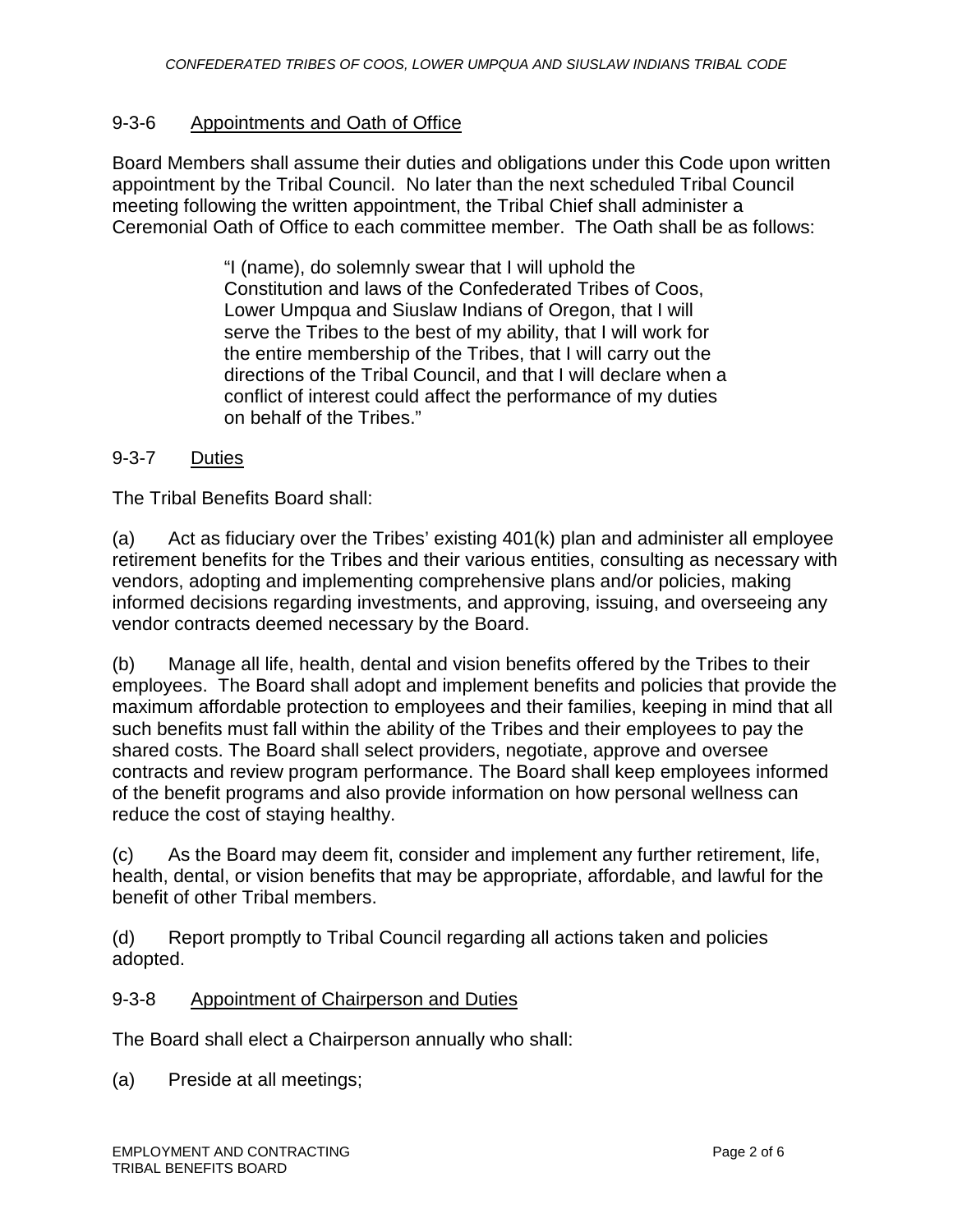- (b) Ensure that minutes of all meeting are kept; and
- (c) Make reports to the Tribal Council.

### 9-3-9 Meetings

(a) The Board shall meet as often as deemed necessary by the Chairperson.

(b) The Board may invite guests to attend meetings, but has discretion to declare an Executive Session whenever necessary to protect the confidentiality of persons or of the processes of the Board.

(c) Board Members shall attend all meetings unless they give reasonable written or verbal notice of the absence to the Board chairperson prior to the meeting.

### 9-3-10 Confidentiality

Each Board Member must sign a confidentiality agreement confirming that he or she understands and agrees all information related to their duties as a Board Member constitutes confidential business of the Tribes. No Board Member may violate the reasonable expectation of confidentiality of any person(s) and no Board Member may provide confidential information or documents to anyone to which disclosure has not been authorized by the Tribes.

### 9-3-11 Removal of Board Members

Each Board Member shall serve at the ongoing pleasure of the Tribal Council. By majority vote, the Tribal Council may remove any Board Member for any reason.

# 9-3-12 Voting

(a) Except for the Tribal Council member of the Board, each Board Member shall have one (1) vote on each matter. The Tribal Council member shall act as a liaison to the Tribal Council, but shall not have a vote on any Board matter.

(b) Board Members must be present to vote. No proxies will be permitted. A Board Member attending by telephone, video, internet connection or other means of live communication is considered present at the meeting.

(c) The Board Chairperson shall have authority to initiate an email vote or to prepare a unanimous consent of the Board on any matter which the Chairperson may determine warrants proceeding in either fashion. Any such email vote shall be the equivalent of any vote taken at a meeting, and shall be recorded in the minutes of the next regular meeting of the Board. Any unanimous consent of the Board shall be similarly recorded in the minutes of the next regular meeting of the Board.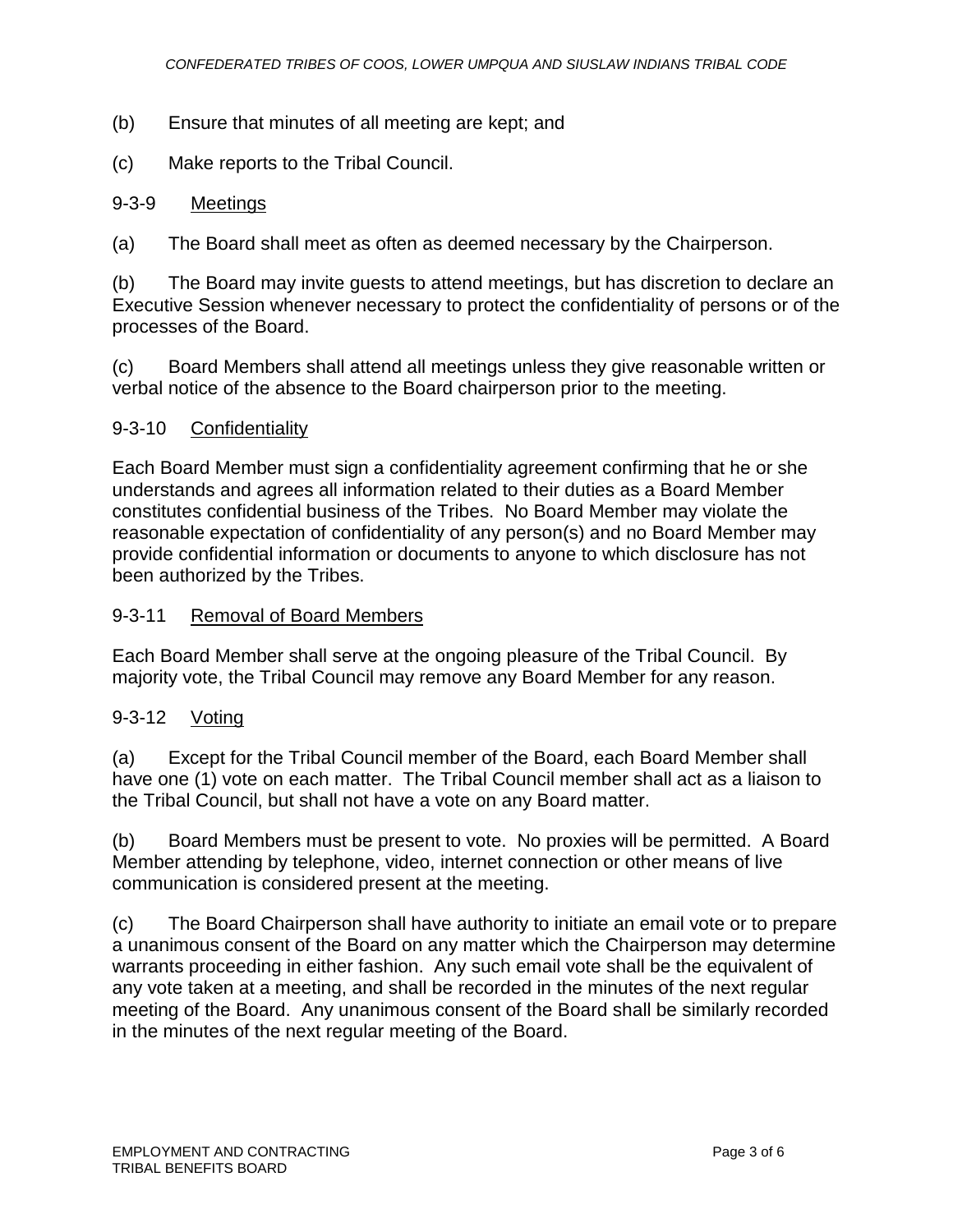# 9-3-13 Quorum

A majority of the Board Members must be present to constitute a quorum. Board action is valid only when a quorum exists.

# 9-3-14 Personal Conflicts of Interest

No Board Member may vote on any action directly involving a member of his or her immediate family. A Board Member may take part in discussion and count toward a quorum regarding action involving a member of his or her family. Immediate family members include father, mother, adoptive mother, adoptive father, daughter, son, spouse, person in a spousal relationship, brother, sister, stepbrother and stepsister. An action does not directly involve a member of a Board Member's immediate family for purposes of this section if the action applies generally to a benefit plan or policy and applies equally to all covered tribal members or employees.

### 9-3-15 Rules; Records

The Board may adopt rules for the transaction of its business, subject to Tribal laws, and shall keep a record of its agendas, transactions and findings, which shall be a public record unless the Board or Chairperson shall declare it confidential and not subject to public disclosure under applicable law.

#### 9-3-16 Limitation of Liability.

Board Members shall not be personally liable for debts, losses, obligations, or liabilities of the Board, whether that debt, loss, obligation, or liability arises in contract, tort, or otherwise.

### 9-3-17 Severability

If a court of competent jurisdiction finds any provision of this Code to be invalid or illegal under applicable federal or tribal law, such provision shall be severed from this Code and the remainder of this Code shall remain in full force and effect.

### 9-3-18 Sovereign Immunity

Nothing in this Code shall be construed to have waived the sovereign immunity of the Tribes, any Tribal entity, department or program, or any Tribal official or employee, except as specifically and explicitly described herein.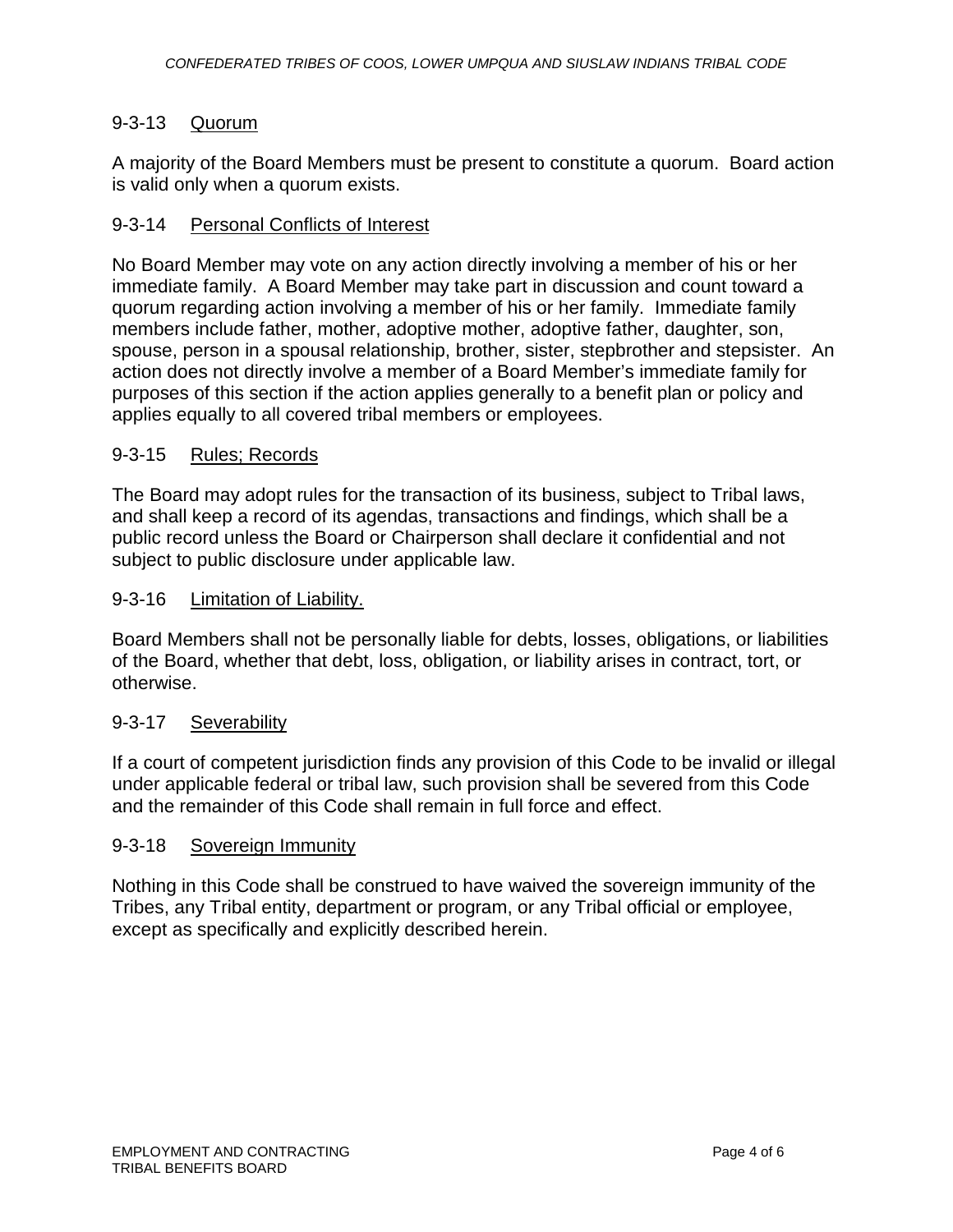# APPENDIX A

# LEGISLATIVE HISTORY AND EDITORIAL CHANGES